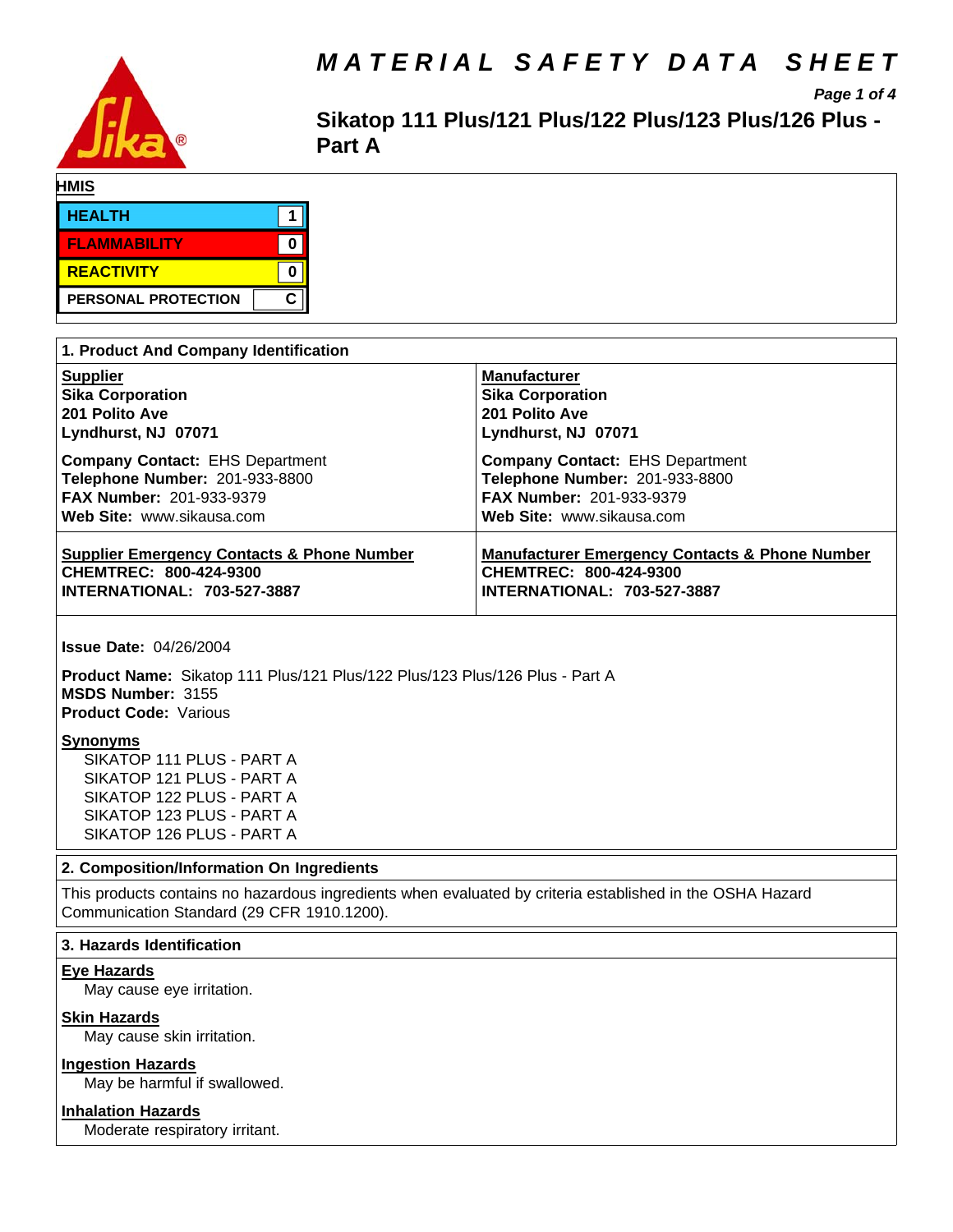# *MATERIAL SAFETY DATA SHEET Page 2 of 4*

# **Sikatop 111 Plus/121 Plus/122 Plus/123 Plus/126 Plus - Part A**

# **4.First AidMeasures**

### **Eye**

In case of contact, hold eyelids apart and immediately flush eyes with plenty of tepid water for at least 15 minutes. Get medical attention immediately if irritation develops and persists.

### **Skin**

In case of contact, immediately flush skin with soap and plenty of tepid water for at least 15 minutes. Get medical attention immediately if irritation (redness, rash, blistering) develops and persists.

# **Ingestion**

If victim is fully conscious, give one or two cups of water or milk to drink. Call a physician if necessary.

# **Inhalation**

Remove to fresh air. If not breathing, give artificial respiration. Call a physician if needed.

### **5. Fire Fighting Measures**

#### **Flash Point:** >220 °F

#### **Fire And Explosion Hazards**

Material may splatter above 212F. Polymer film can burn.

#### **Extinguishing Media**

In case of fire, use water spray (fog) foam, dry chemical, or CO2.

#### **Fire Fighting Instructions**

In the event of a fire, firefighters should wear full protective clothing and NIOSH-approved self-contained breathing apparatus with a full facepiece operated in the pressure demand or other positive pressure mode.

# **6. Accidental Release Measures**

Avoid release to the environment. Use appropriate Personal Protective Equipment (PPE). Contain spill and collect with absorbent material and transfer into suitable containers. Do not flush to sewer or allow to enter waterways. Ventilate enclosed area.

# **7. Handling And Storage**

#### **Handling And Storage Precautions**

Keep out of reach of children. Store in a cool, dry, well ventilated area. Keep containers tightly closed.

#### **Work/Hygienic Practices**

Wash thoroughly with soap and water after handling.

# **8. Exposure Controls/Personal Protection**

#### **Engineering Controls**

Use with adequate general and local exhaust ventilation. Refer to the current edition of "Industrial Ventilation: A Manual of Recommended Practice" published by the American Conference of Governmental Industrial Hygienists for information on the design, installation, use, and maintenance of exhaust systems.

# **Eye/Face Protection**

Faceshield over safety glasses or goggles.

# **Skin Protection**

Wear long sleeve shirt, long pants, chemical resistant gloves.

# **Respiratory Protection**

A respirator protection program that meets 29 CFR 1910.134 requirement must be followed whenever workplace conditions warrant a respirator's use.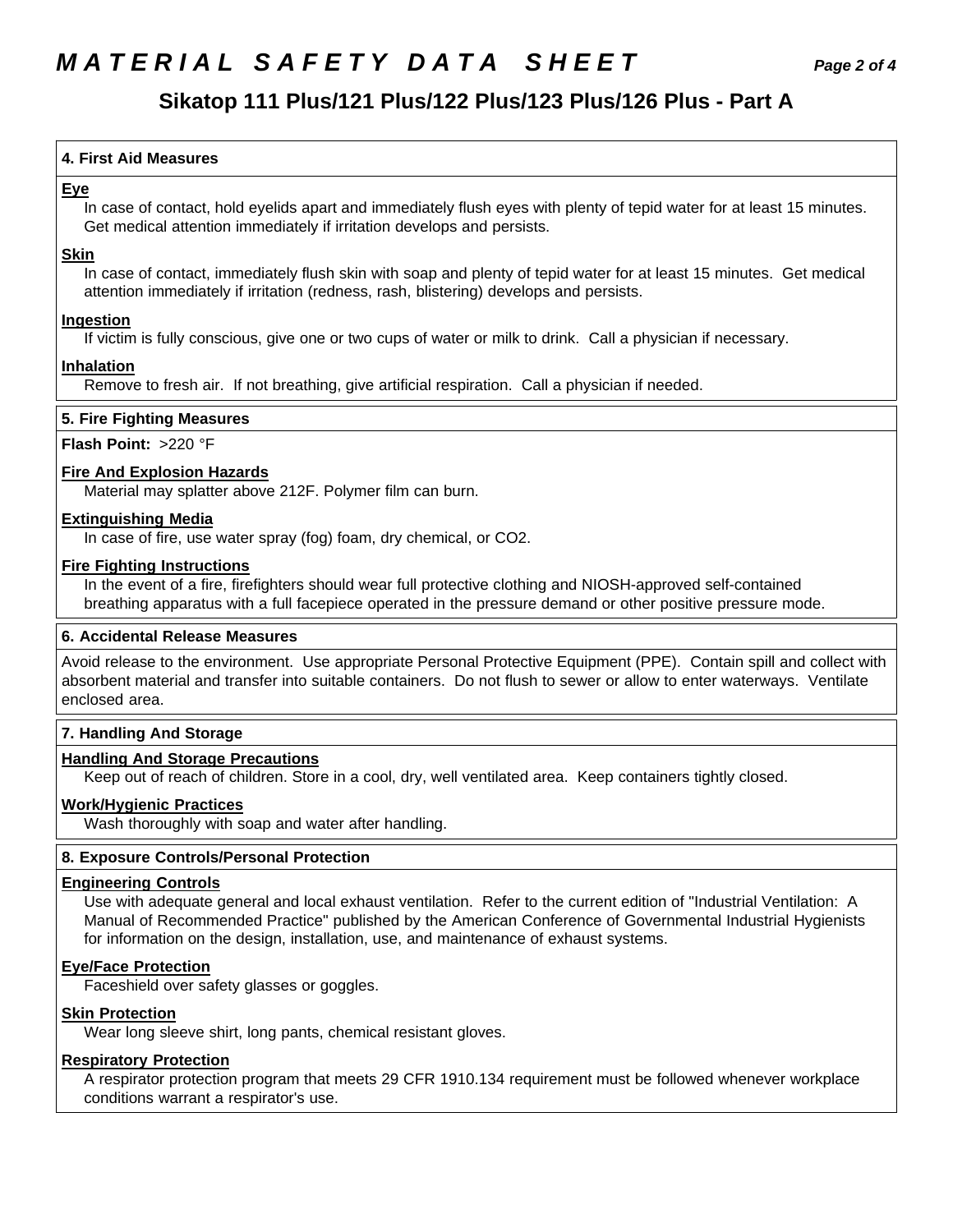# *MATERIAL SAFETY DATA SHEET Page 3 of 4*

# **Sikatop 111 Plus/121 Plus/122 Plus/123 Plus/126 Plus - Part A**

# **9. PhysicalAnd Chemical Properties Appearance** Green Liquid **Odor** Acrylic smell **Chemical Type:** Mixture **Physical State:** Liquid **Percent VOCs:** 0% **Packing Density:** 8.5 pounds/gallon **Vapor Density:** >AIR **Evaporation Rate:** Slower then ether **10. Stability And Reactivity Stability: Stable Hazardous Polymerization: Will not occur Conditions To Avoid (Stability)** Avoid Freezing **Incompatible Materials** None Known **Hazardous Decomposition Products** None Known **Conditions To Avoid (Polymerization)** None Known **11. Toxicological Information Conditions Aggravated By Exposure** None Known **12. Ecological Information**

No Data Available...

# **13. Disposal Considerations**

Dispose in accordance with applicable federal, state and local government regulations. Waste generators must determine whether a discarded material is classified as a hazardous waste. USEPA guidelines for the classification determination are listed in 40 CFR Parts 261.3. Additionally, waste generators must consult state and local hazardous waste regulations to ensure complete and accurate classification.

#### **14. Transport Information**

#### **Proper Shipping Name**

Not Regulated by the USDOT.

#### **15. Regulatory Information**

#### **U.S. Regulatory Information**

All ingredients of this product are listed or are excluded from listing under the U.S. Toxic Substances Control Act (TSCA) Chemical Substance Inventory.

# **SARA Section 313 Notification**

This product does not contain any ingredients regulated under Section 313 of the Emergency Planning and Community Right-To-Know Act of 1986 or 40 CFR 372.